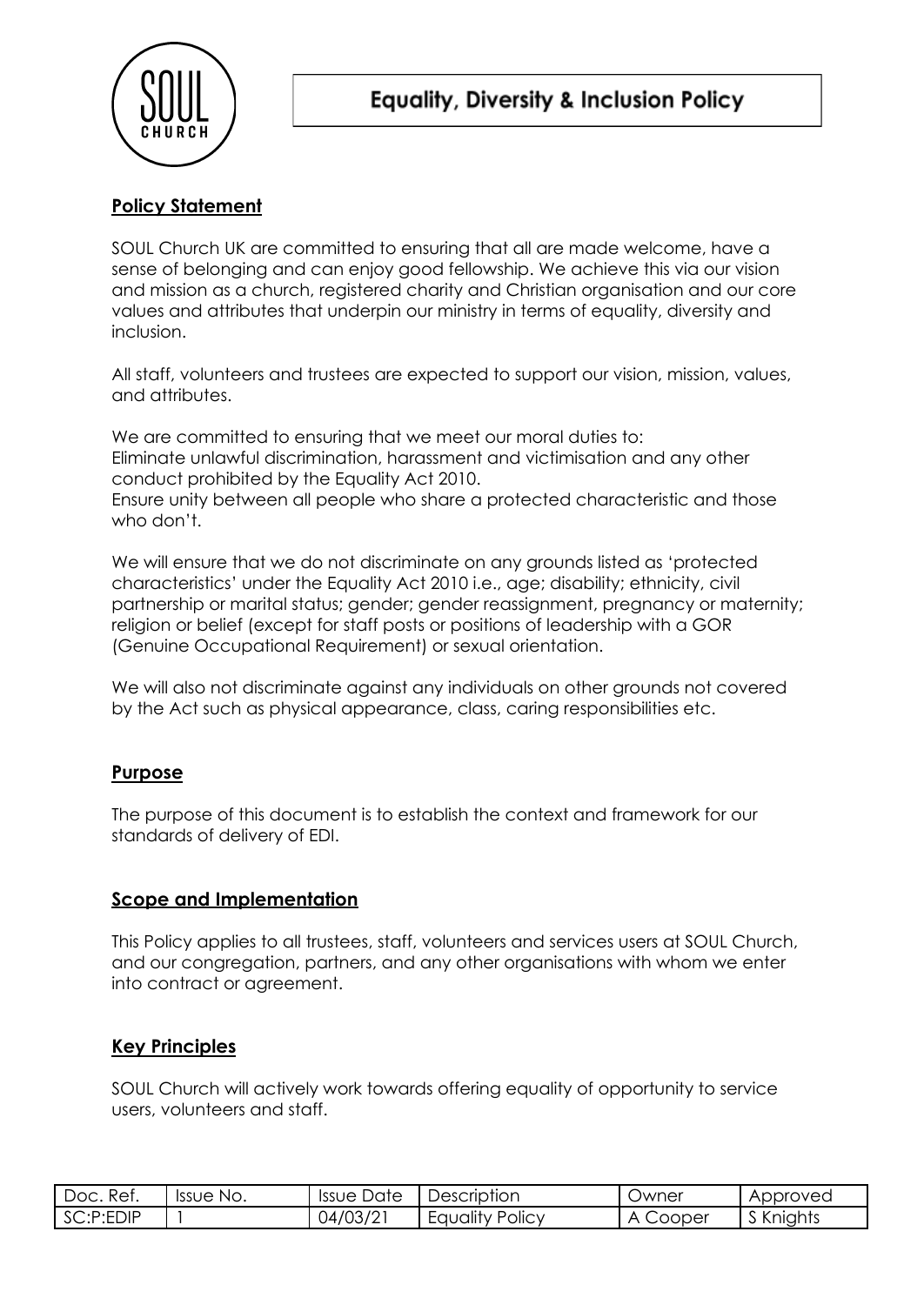SOUL Church will endeavour to develop its sense of belonging and 'Welcome Home' ethos so that all involved understand they are an important part of the community.

SOUL Church believes that all forms of direct, indirect, or institutional discrimination are unacceptable, and will continually seek to address these issues.

SOUL Church will seek to challenge and eradicate stereotyping, inequality, prejudice and discrimination.

## **Leadership and Management**

The trustees, leadership and management team will continue to ensure that SOUL Church is compliant with the legislative requirements on EDI.

The trustees, leadership and management team will ensure that equality, diversity and inclusion are reflected in its values, key policies and ultimately the culture of the Church.

The trustees, leadership and management team will monitor how well equality of opportunity is promoted, and discrimination tackled, through any complaints and regular consultation with staff, volunteers and congregation especially those with protected characteristics.

The trustees, leadership and management team will regularly review their programmes and delivery to ensure they are designed to consider the specific needs of all people.

The trustees, leadership and management team will monitor the implementation of the policy and will implement necessary changes as required.

### **Equality, Diversity and Inclusion of staff and volunteers**

Any representatives of SOUL Church will treat all employees, volunteers and attendees with respect and dignity and will seek to provide a church community free from harassment, discrimination and victimisation.

SOUL Church staff and volunteers will not tolerate any form of discriminatory behaviour against its employees or volunteers, either from other employees or volunteers, the congregation, or members of the public. We will regard any language or behaviour which either intentionally or unintentionally is disparaging of, or offensive to, any individual or equality group as a serious breach of this policy. Any such incident will be reported to the leadership, and will be subject to a thorough investigation process.

SOUL Church's leadership will monitor the recruitment process and wherever possible invite applications from diverse groups.

Certain posts or roles within SOUL Church will be required to continue to meet the

| Ref.<br>Doc.  | Issue No. | Issue Date | Description            | Owner       | Approved  |
|---------------|-----------|------------|------------------------|-------------|-----------|
| $ $ SC:P:EDIP |           | 04/03/21   | <b>Equality Policy</b> | Cooper<br>А | S Knights |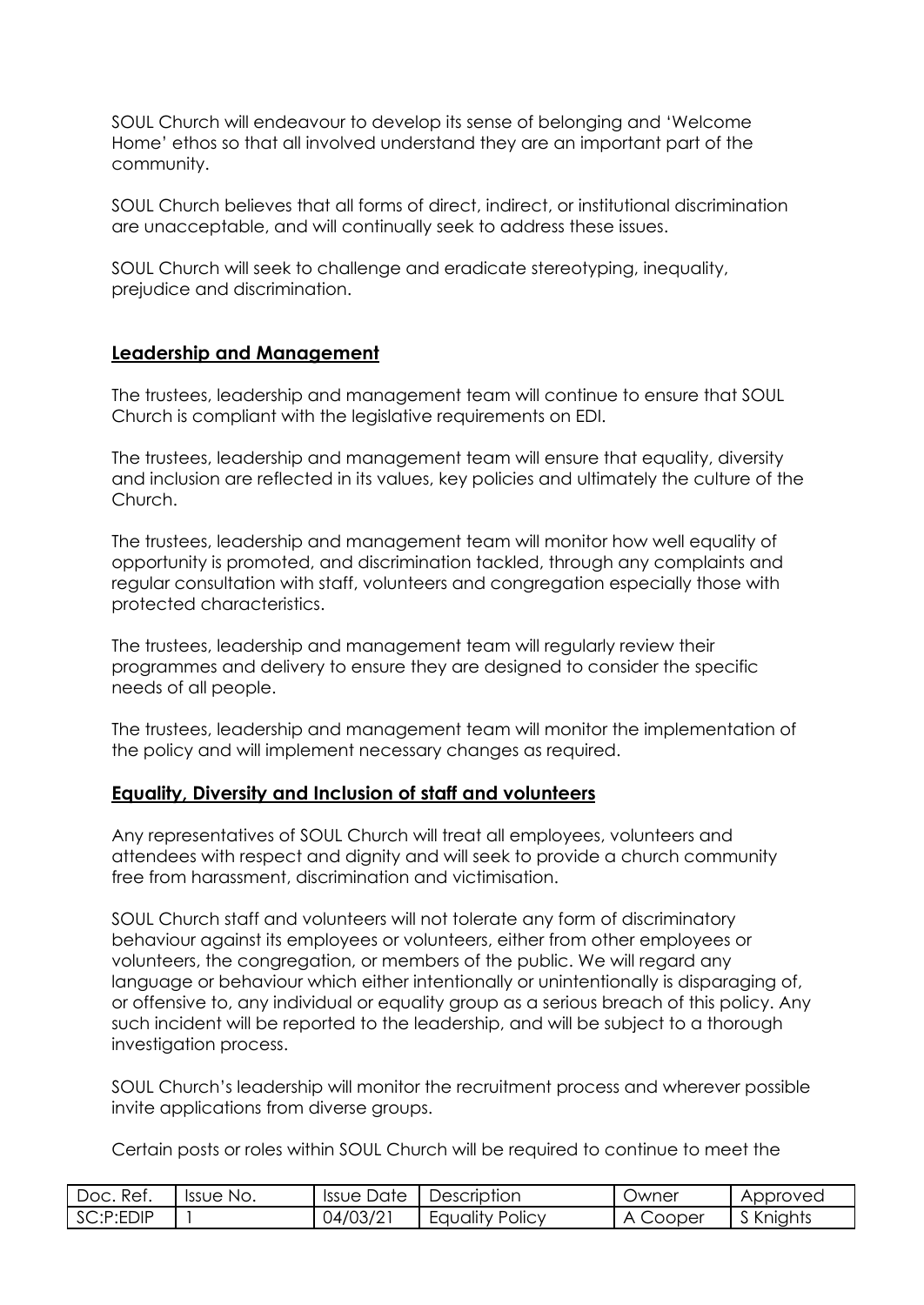Genuine Occupational Requirement (GOR) to be a practicing Christian.

The recruitment process for all other posts will include an assessment of the applicant's commitment to working within our Christian ethos.

The trustees will be informed of any complaints or feedback to identify any trends of differences between equality groups, and/or to review what next steps need to take place.

### **EDI and our congregation and guests**

SOUL Church congregation and guests will treat all people with respect and dignity and will aim to provide a positive environment free from victimisation, harassment, and discrimination.

SOUL Church congregation and guests should not tolerate any form of discriminatory behaviour, and as such any language or behaviour which either intentionally or unintentionally is disparaging of, or offensive to, any individual or equality group will be regarded as a serious breach of this policy. Any such incident will be reported to the leadership & management team and will be subject to a thorough investigation process.

All members of our congregation will be treated equally and fairly and welcomed into our church community.

All support provided to our congregation will be monitored to ensure that it is equally available to everyone and positive action will be taken if any group does not appear to be able to access any services including but not exclusively SOUL Groups, Courses and fun activities.

All necessary processes relating to negative behaviour or discrimination of any individual(s) will be monitored and action will be taken to seek, understand, and address any incidents or patterns that emerge, and any over-representation or other EDI issues will be addressed.

#### **Monitoring and Evaluation**

Any data relating to EDI will be held in the strictest confidence in line with GDPR requirements and evaluated by the trustees and leadership and management team.

This policy will be monitored and reviewed by the leadership and management team bi-annually, and any material changes will be passed to the trustees for review / adoption of the revision(s).

#### **Marketing, Publicity and External Liaison**

SOUL Church will continue to identify the needs of the community it serves and continue to take positive action to engage with a diverse spectrum of groups

| Doc. Ref. | Issue No. | Issue Date | Description     | Owner       | Approved  |
|-----------|-----------|------------|-----------------|-------------|-----------|
| SC:P:EDIP |           | 04/03/21   | Equality Policy | Cooper<br>Δ | S Knights |